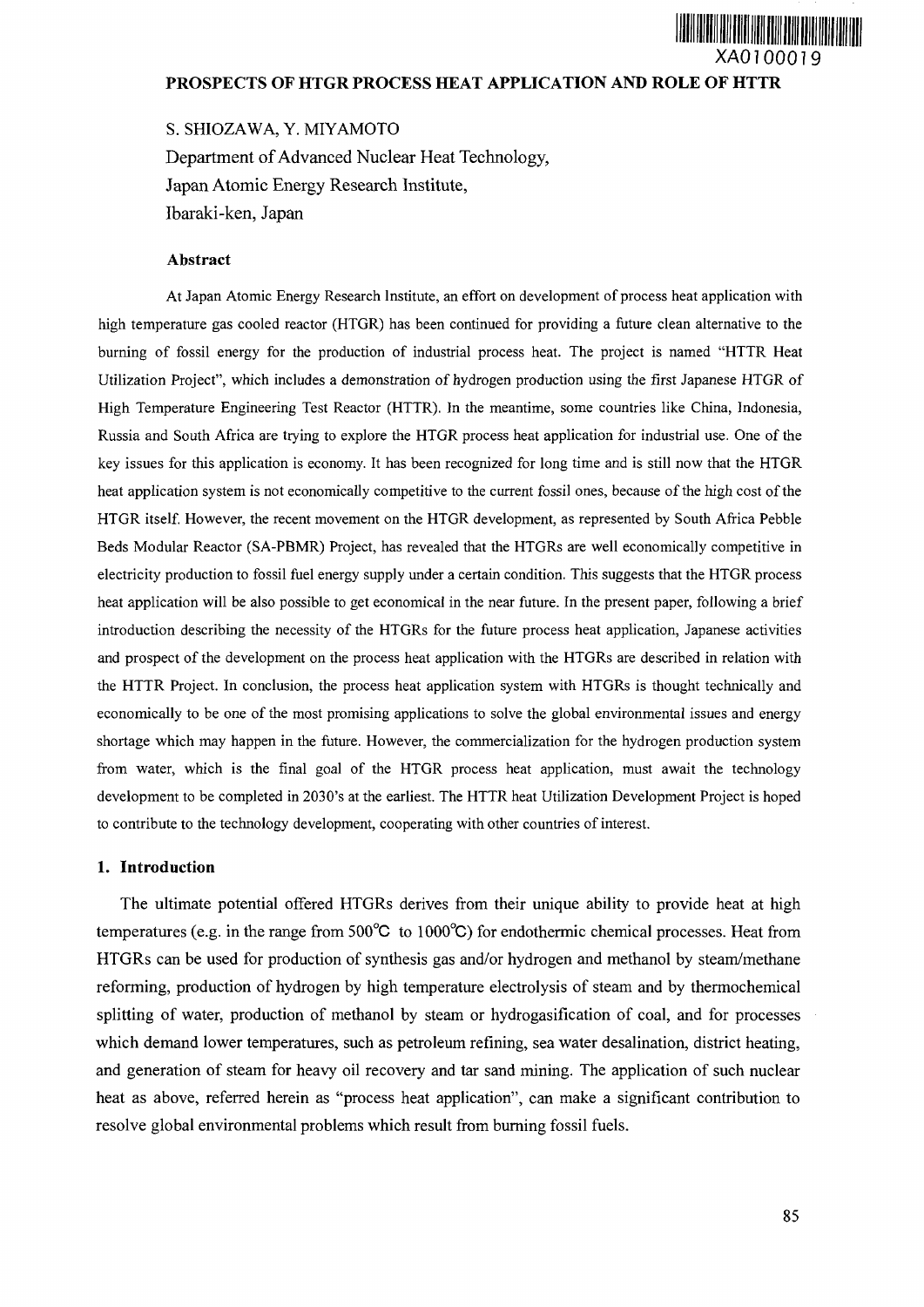This paper introduces the Japanese research and development activities on the process heat application as well as industries' prospect of the commercialization.

## **2. Research and development activities in Japan**

### **(1) History**

The history of the research and development activities on HTGRs dates from about 30 years back. At that time, the possibility of direct steel making was sought by utilizing the heat from HTGRs. Then, the VHTR (Very High Temperature Reactor) Project was initiated in 1969 at JAERI, Japan, including research and development (R&D) which covers all fields necessary for the reactor design and construction of the VHTR as well as process heat application systems. However, there was no urgent or strong commercial demands coming up afterwards, although the essential needs of the HTGRs were well understood for the future. Thus the Project was reviewed by the Government to shift it to more basic research for the future rather than immediate development for commercial use.

In accordance with this review, Atomic Energy Commission of Japan issued in 1987, the revision of Long term Program for Development and Utilization of Nuclear Energy, recommended that Japan should proceed with the development more advanced technologies for the future, in parallel with existing nuclear systems. The Long term Program emphasized that the HTGR is considered as one of the most promising nuclear reactors to improve the economy and to extend the application of nuclear energy. In conclusion, the construction of the High Temperature Engineering Test Reactor (HTTR) was decided to establish and upgrade HTGR technology basis as well as to be used as a tool for innovative basic research in the field of high temperature engineering. It should be noted that the HTTR is neither an experimental nor prototype rector for commercial HTGR, but a test rector for the future.

According to the revised Long term Program for Development and Utilization of Nuclear Energy, the construction of the HTTR was initiated in 1991 and is now in the stage of commissioning tests. The first criticality of the HTTR was attained in November 1998, followed by the rated power operation about one year later. The R&D on the process heat application has been also continued to couple the system to the HTTR.

### **(2) Current status**

In Japan, the basic study on HTGR process heat application had been made for longer than 20 years mainly at JAERI, Japan. The current R&D activities have successively followed the past basic studies in larger engineering scale tests within a framework of the HTTR Heat Utilization Project, including international cooperation. Some IAEA Member States are cooperating in the design and evaluation of potential HTTR heat utilization systems within a frame of the IAEA Coordinate Research Programme (CRP). Countries participating in this CRP include China, Israel, Germany,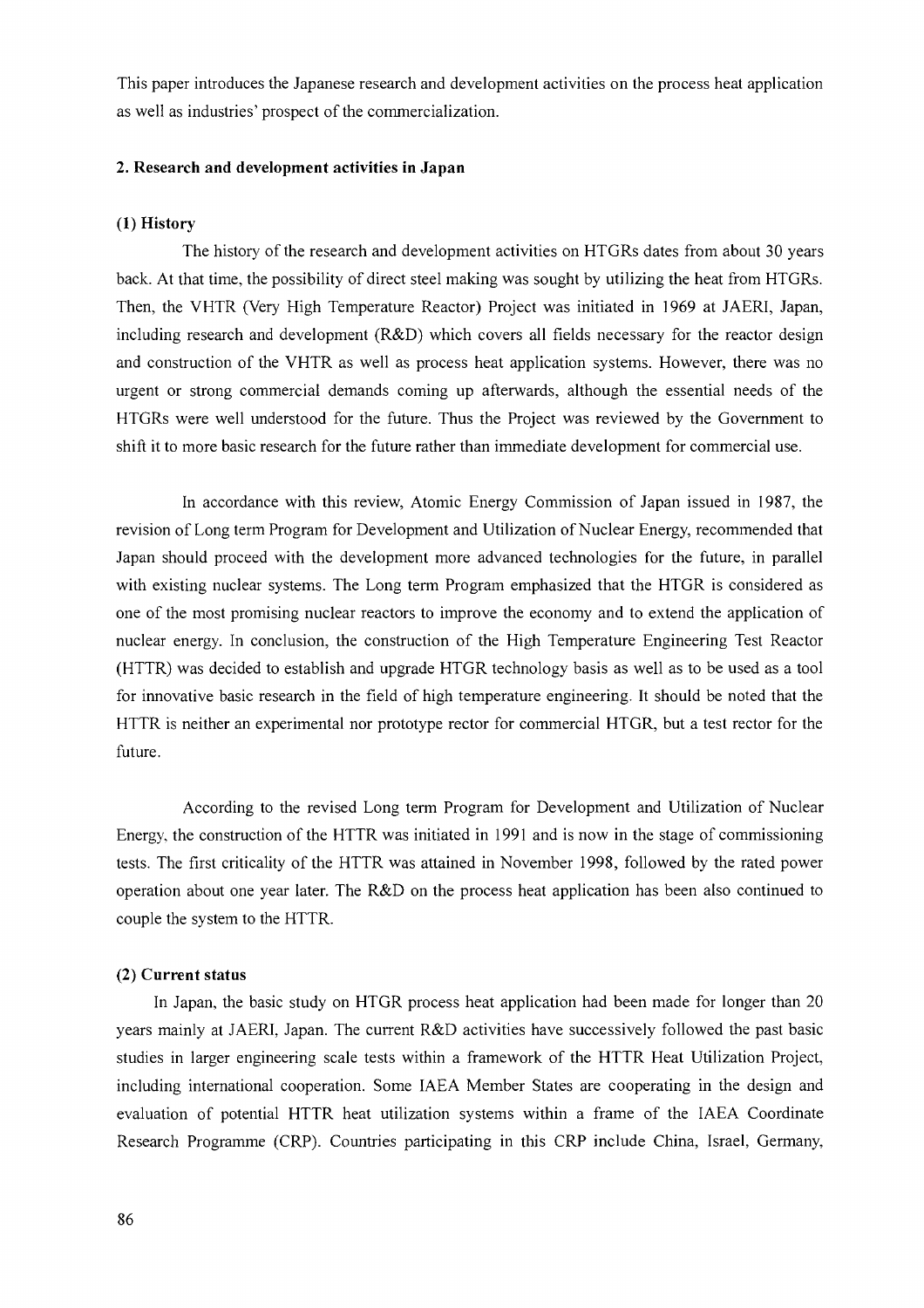Russia, Indonesia, Japan and the USA. In the CRP, the processes being assessed are selected by the CRP participants according to their national interest depending on status of technology, economic potential, environmental considerations, and other factors. The following are being examined:

- (1) Steam reforming of methane for production of hydrogen and methanol
- (2) Thermochemical water splitting for hydrogen production (IS Process)
- (3) High temperature electrolysis of steam for hydrogen production
- (4) Gas turbine for electricity generation
- (5)  $CO<sub>2</sub>$  reforming of methane for production of hydrogen and methanol
- (6) Combined coal liquefaction and steam generation

Among them, the steam reforming of methane was selected as the first candidate to be demonstrated at the HTTR for production of hydrogen (and methanol). In the next to the steam reforming system, the system of either the gas turbine or the thermochemical water splitting (IS process) is the highest priority candidates for the HTTR test.

## **(i) Steam reforming system** [1-6]

The steam reforming system was selected as the first candidate of the HTTR heat utilization demonstration test, because its technology is proven in the non-nuclear application with fossil energy sources so that an early coupling to the HTTR is possible. Also, the technology obtained through the development of the HTTR steam reforming system would be applicable to other possible process heat application systems such as  $CO<sub>2</sub>$  reforming and thermochemical hydrogen production systems of e.g. IS process.

For this purpose, an extensive effort has been continued in the system design and R&D for improving the efficiency of the hydrogen productivity. An out-of-pile mock up test is prepared at present in prior to the coupling. The first HTTR demonstration will be hopefully shown in 2004 or a little later. The details are available in the separate papers shown in the references.

### **(ii) IS Process** [1-4, 7-10]

In the steam reforming hydrogen production system mentioned above, methane is used as a feed gas together with water to produce hydrogen, thus the emission of  $CO<sub>2</sub>$  is unavoidable. It is generally understood that the final goal of the hydrogen production system using HTGRs is to produce it from water without emission of  $CO<sub>2</sub>$ . For this purpose, the thermochemical IS process was studied in a small scale laboratory experiment. In the experiment, a closed-cycle continuous operation in a steady state for 48 hours was successfully achieved at JAERI. Then the development activity will be shifted to more engineering system development using a larger scale facility at a hydrogen production rate of std. 50 litters an hour. The coupling to the HTTR will be possible at earliest in 2010. The details are available in the separate papers shown in the references.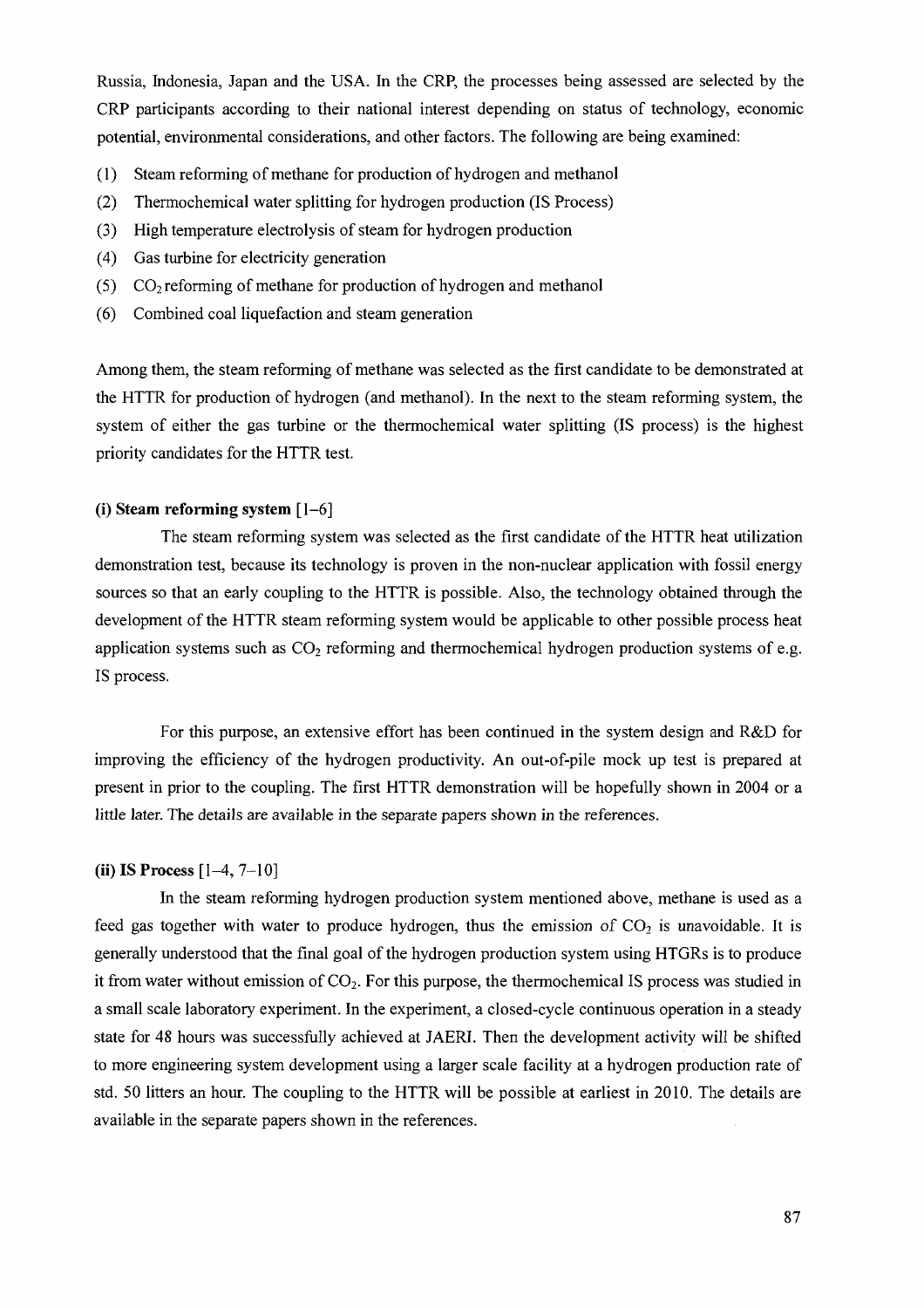#### **3. Industries prospect for commercialization**

In parallel to the HTTR activities, Japanese nuclear industries' group is trying to explore the development of the HTGRs. In their tentative survey, it was recognized that the HTGRs with gas turbine may be possible to be economically competitive to the current LWRs, as is planned to be built in South Africa. Then, they will recommend that the HTGRs shall be commercialized in Japan first for electricity generation with gas turbine system, hopefully in 2010's. In response to this recommendation, some feasibility studies or design works will be initiated soon among them in cooperation with JAERI.

With respect to the process heat application by HTGRs, it is concluded that its application will be promising in the future from not only the global environmental point of view, but also the conservation of fossil fuels resources. In this regard, the hydrogen production from water, not from fossil fuel, is recognized as the ultimate goal of the HTGR process heat application. Under this understanding, the development study on the thermochemical water splitting for hydrogen production like the "IS Process" is evaluated to be the highest priority. On the other hand, it was found that no direct or urgent demand for the nuclear process heat application exists at present in Japan. Furthermore, technologies are assessed to be not matured or well developed in the thermochemical water splitting system, still now. It is therefore directed that the current development study underway at JAERI be continued with focus on technical development of materials to be used at chemical reaction equipment and on improvement of efficiency and economy. The first pilot plant in Japan for the process heat application with the HTGR is foreseen in 2030's at the earliest.

It is also pointed out that the potential needs for the process heat application exist in some overseas countries like China, Indonesia, the Russian Federation and South Africa. The commercialization will be coming up earlier in these countries than in Japan. Therefore, some industries are looking to their countries, trying feasibility studies.

### **4. Economic aspect**

One of the biggest problems is absolutely economy for the commercial process heat application systems. It is said that the economy of the total system is made worse by capital cost for HTGRs which supply heat to the heat application system via intermediate heat exchanger, because it is presumed that the cost fraction of heat application system downstream intermediate heat exchanger and hot duct is relatively small in comparison with HTGRs themselves. According to a private communication, a German simple estimation suggests the fraction is less than one-third, maybe one-fifth. The operation and maintenance cost will be relatively small in comparison with the current fossil fuel systems. Thus, the economy improvement of the reactor is inevitable for the success of the commercial plant.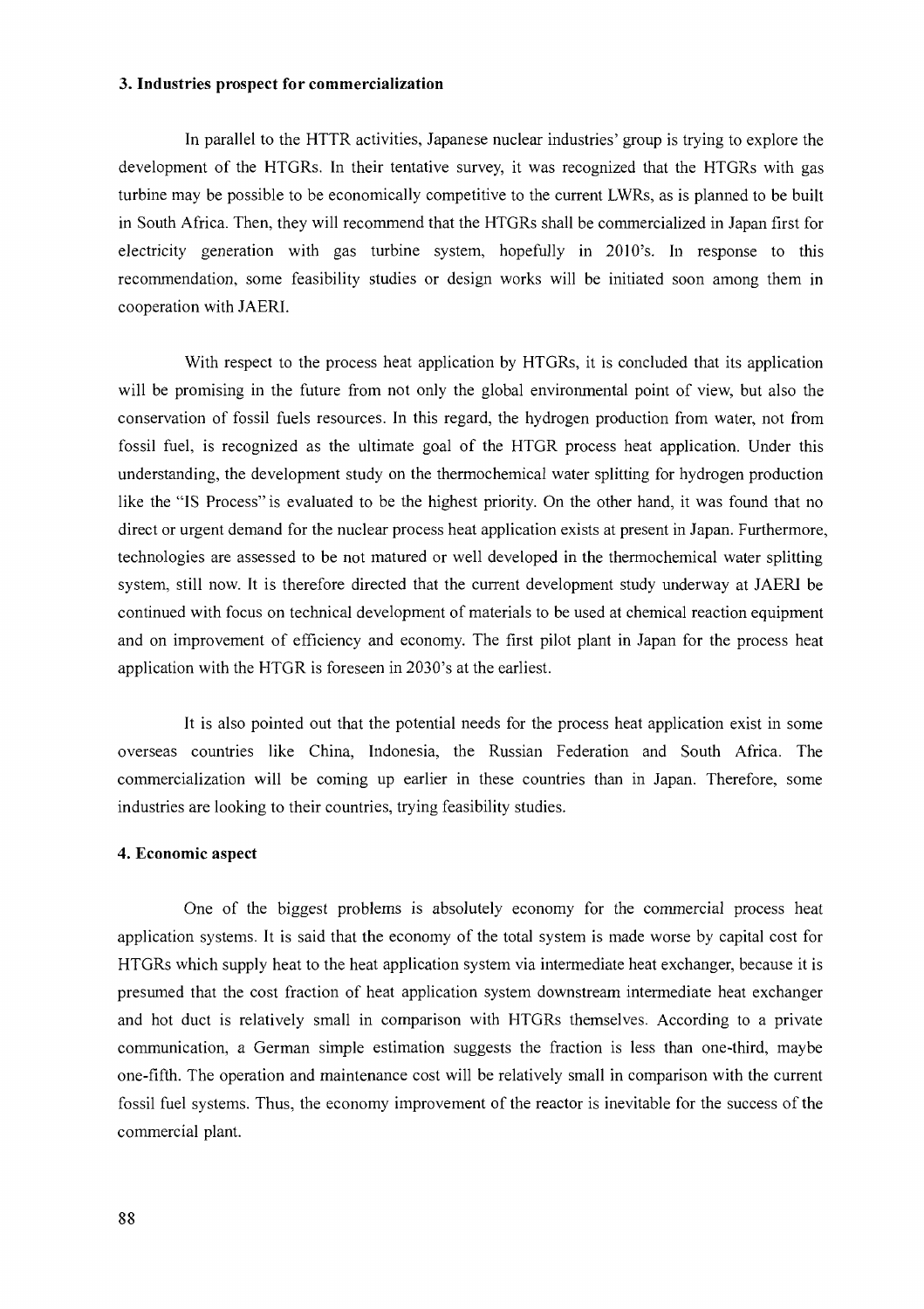It is obvious that the HTGR safety is achieved by a core with low power density. In comparison to the current LWRs, the power density is less than one-tenth in the HTGRs. Such low power density yields the inherent safety aspect, whereas it requires more capital due to the scale demerit. For example, the size of the pressure vessel of the HTTR with 30 MW thermal output is as large as that of medium size of LWR with 500 MW electrical output. The HTGRs are apparently disadvantageous in economy in comparison with the current LWRs.

On the other hand, the inherent safety aspect in the HTGRs could make it possible that no or quite limited engineering safeguards of reactor grade quality are needed. The only safety elements in the entire system are the fuel element and graphite core components which can be checked in running operation, while the safety of LWRs with high power density is ensured by extensive, active and passive safeguards and the reactor grade quality of the components and materials. Sophistication and expensive reactor grade quality is particularly required for all components of LWRs, but, in the case of HTGRs, ultimately only for the fuel element and graphite core components. Thus, the HTGRs would provide a new, qualitatively different safety, resulting in decreasing the cost. This saftey aspect can also make the heat application system designed in a general industrial safety grade, not nuclear grade, resulting in the significant cost reduction of the system. JAERI is now under developing a new safety philosophy applicable to the future commercial heat application systems, including countermeasures against possible fire or explosion by combustion gasses like methane and hydrogen.

It is also true that the economy of the process heat application system with the HTGRs depends on the productivity efficiency and availability of the system. At JAERI the study for improving the efficiency is taken by developing e.g. in the case of thermochemical IS process, innovative membrane technologies such as high temperature hydrogen separation membranes made of ceramics.. As for availability, the HTTR demonstration test will give the answer. In conclusion, it can be said that the economy improvement of the reactor can solve the problem of the overall economy of the nuclear process heat application systems. The planned commercial development of the gas-turbine HTGRs can be, therefore, regarded as a primary step for the future process heat application system development.

### **5. CONCLUDING REMARKS**

Under an understanding that HTGRs can play an important role to expand the nuclear heat application to chemical industries against the current environmental issue of the  $CO<sub>2</sub>$ , JAERI proceeds with the development of the nuclear process heat application systems coupling to the HTTR. Global eyes are kept by not only nuclear persons of interest but also the public upon the development of the HTTR heat utilization system, since its successful achievement may enhance the possibility to solve the environmental issue of  $CO_2$  emission as well as a possible energy crisis which might happen in the future.